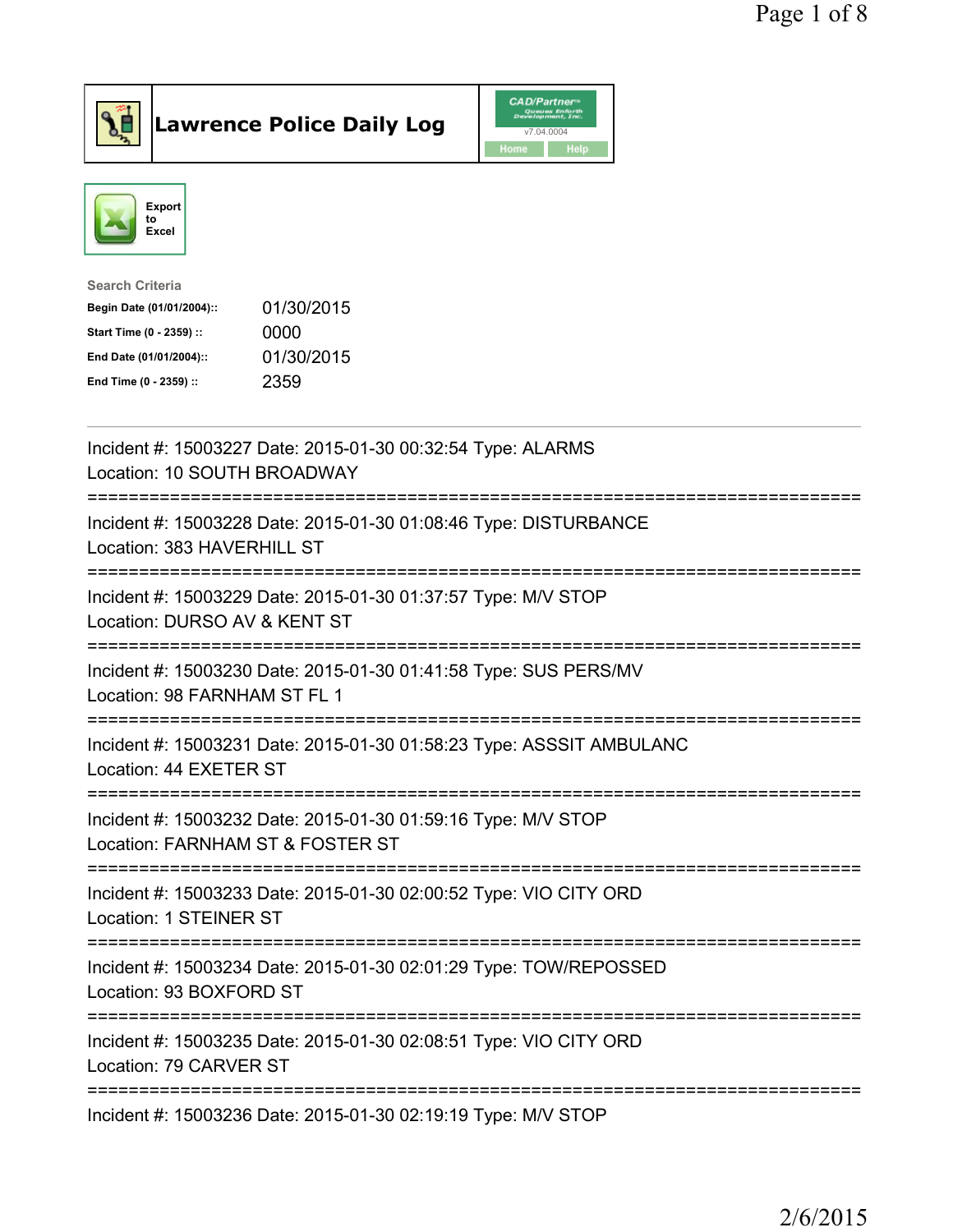Location: BROADWAY & CEDAR ST =========================================================================== Incident #: 15003237 Date: 2015-01-30 02:34:59 Type: M/V STOP Location: LAWRENCE ST & LOWELL ST =========================================================================== Incident #: 15003238 Date: 2015-01-30 02:42:09 Type: SUS PERS/MV Location: 50 BROADWAY =========================================================================== Incident #: 15003240 Date: 2015-01-30 02:52:44 Type: STOL/MV/PAS Location: 80 WARREN ST =========================================================================== Incident #: 15003239 Date: 2015-01-30 02:52:44 Type: M/V STOP Location: AMESBURY ST & CANAL ST =========================================================================== Incident #: 15003241 Date: 2015-01-30 02:55:35 Type: M/V STOP Location: CAMBRIDGE ST & S UNION ST =========================================================================== Incident #: 15003242 Date: 2015-01-30 02:57:47 Type: M/V STOP Location: S BROADWAY & CANAL =========================================================================== Incident #: 15003243 Date: 2015-01-30 03:33:43 Type: M/V STOP Location: JORDAN ST & WATER ST =========================================================================== Incident #: 15003244 Date: 2015-01-30 04:44:01 Type: UNKNOWN PROB Location: 209 WALNUT ST #1 =========================================================================== Incident #: 15003245 Date: 2015-01-30 05:23:57 Type: VIO CITY ORD Location: BOWDOIN ST & S BOWDOIN ST =========================================================================== Incident #: 15003246 Date: 2015-01-30 05:46:40 Type: AUTO ACC/NO PI Location: 325 WINTHROP AV =========================================================================== Incident #: 15003247 Date: 2015-01-30 06:28:36 Type: ASSSIT AMBULANC Location: 44 EXETER ST =========================================================================== Incident #: 15003248 Date: 2015-01-30 06:38:20 Type: ALARMS Location: 25 MARSTON ST =========================================================================== Incident #: 15003249 Date: 2015-01-30 06:38:59 Type: ALARM/BURG Location: 145 LAWRENCE ST =========================================================================== Incident #: 15003250 Date: 2015-01-30 07:07:29 Type: MAN DOWN Location: 371 MARKET ST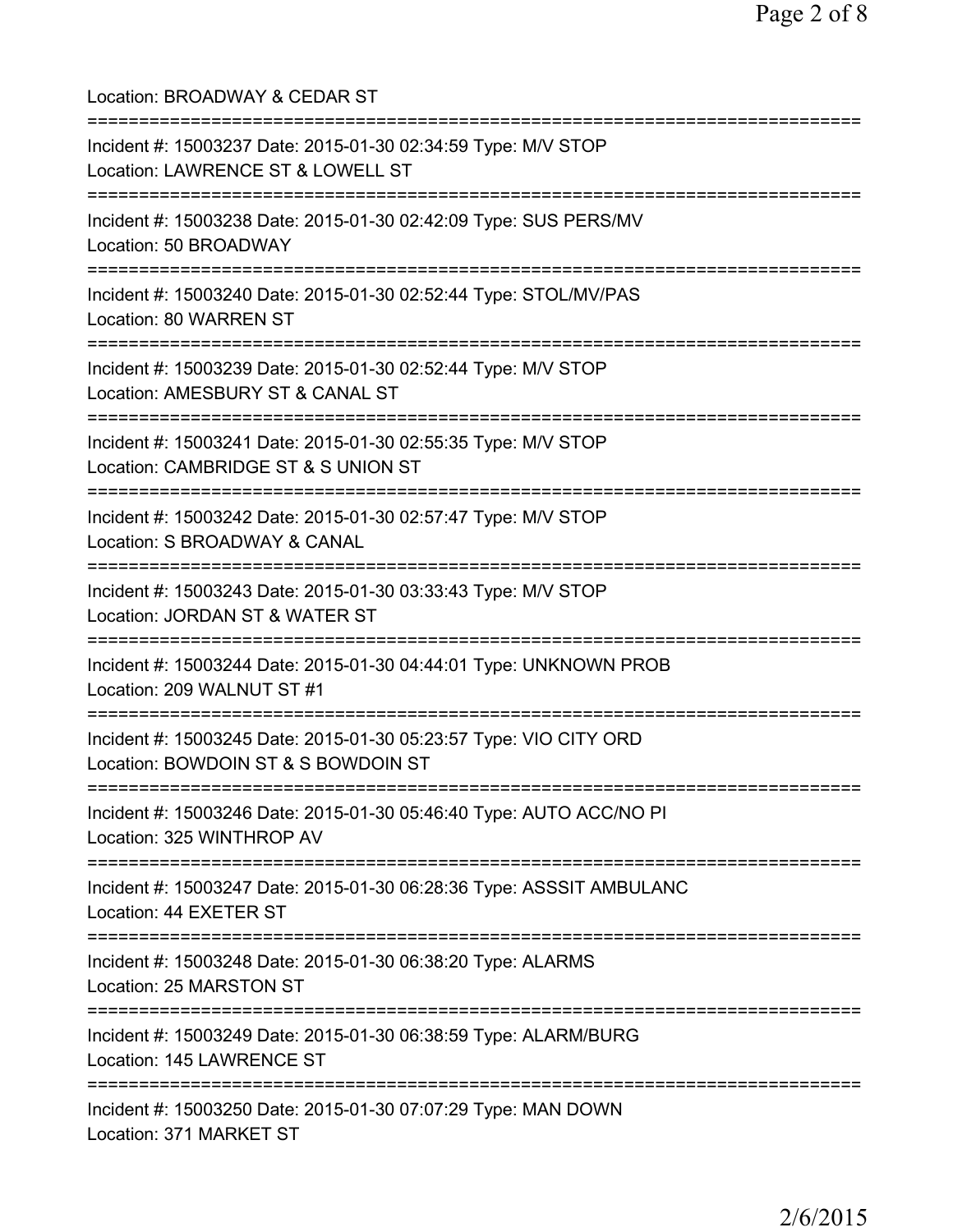| Incident #: 15003251 Date: 2015-01-30 07:12:44 Type: AUTO ACC/NO PI<br>Location: ARLINGTON ST & HAMPSHIRE ST           |
|------------------------------------------------------------------------------------------------------------------------|
| Incident #: 15003252 Date: 2015-01-30 07:15:08 Type: LOST PROPERTY<br>Location: BROADWAY & HAVERHILL ST                |
| Incident #: 15003253 Date: 2015-01-30 07:32:22 Type: ASSSIT OTHER PD<br><b>Location: BYRON AV</b>                      |
| Incident #: 15003254 Date: 2015-01-30 07:41:32 Type: WIRE DOWN<br>Location: 154 UNION ST                               |
| Incident #: 15003255 Date: 2015-01-30 08:04:08 Type: M/V STOP<br>Location: CVS PHARMACY / 266 BROADWAY                 |
| =======================<br>Incident #: 15003256 Date: 2015-01-30 08:05:44 Type: STOL/MV/PAS<br>Location: 82 KNOX ST    |
| Incident #: 15003257 Date: 2015-01-30 08:14:55 Type: STOL/MV/PAS<br>Location: AVON ST & JACKSON ST                     |
| Incident #: 15003258 Date: 2015-01-30 08:25:57 Type: TRESPASSING<br>Location: 98 BRADFORD ST                           |
| Incident #: 15003259 Date: 2015-01-30 08:39:51 Type: ALARMS<br>Location: 488 ESSEX ST                                  |
| Incident #: 15003260 Date: 2015-01-30 09:18:45 Type: AUTO ACC/NO PI<br>Location: PARK ST & SPRUCE ST                   |
| =========================<br>Incident #: 15003261 Date: 2015-01-30 09:28:33 Type: ALARM/BURG<br>Location: 241 BROADWAY |
| Incident #: 15003262 Date: 2015-01-30 09:49:40 Type: 911 HANG UP<br>Location: 21 EUTAW ST                              |
| Incident #: 15003263 Date: 2015-01-30 09:50:27 Type: MAL DAMAGE<br>Location: 57 PLEASANT ST                            |
| Incident #: 15003264 Date: 2015-01-30 09:55:37 Type: AUTO ACC/NO PI<br>Location: 687 ESSEX ST                          |
|                                                                                                                        |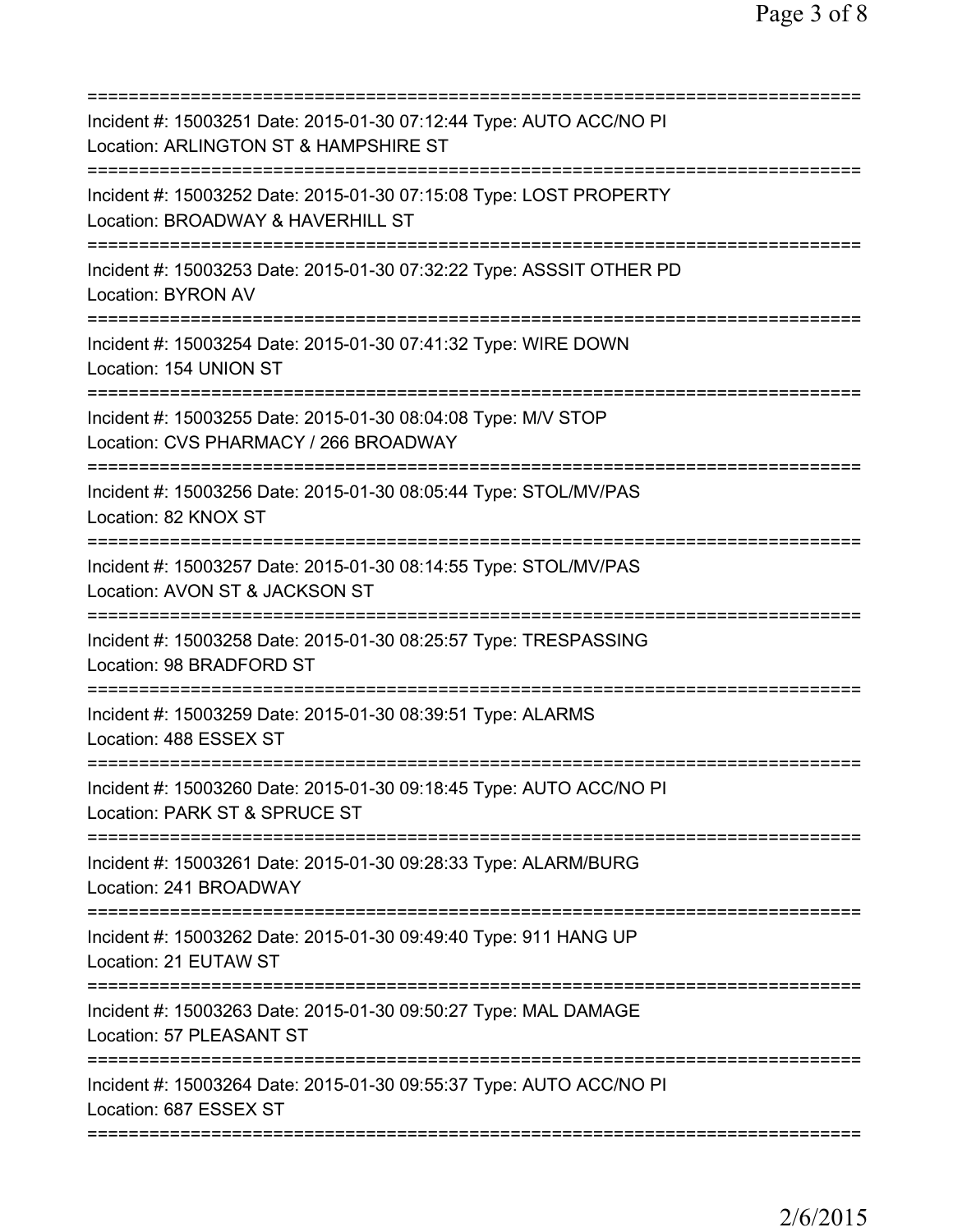| Incident #: 15003265 Date: 2015-01-30 10:16:29 Type: AUTO ACC/NO PI<br>Location: 52 WATER ST                                |
|-----------------------------------------------------------------------------------------------------------------------------|
| Incident #: 15003266 Date: 2015-01-30 10:16:36 Type: MV/BLOCKING<br>Location: 788 ESSEX ST                                  |
| Incident #: 15003267 Date: 2015-01-30 10:18:38 Type: MV/BLOCKING<br>Location: 8 PLEASANT ST                                 |
| Incident #: 15003268 Date: 2015-01-30 10:33:52 Type: DISTURBANCE<br>Location: 41 MANCHESTER ST                              |
| Incident #: 15003269 Date: 2015-01-30 11:07:20 Type: TOW OF M/V<br>Location: 242 MT VERNON ST                               |
| Incident #: 15003270 Date: 2015-01-30 11:23:02 Type: INVESTIGATION<br>Location: 5 NIGHTINGALE CT                            |
| Incident #: 15003271 Date: 2015-01-30 11:25:04 Type: LARCENY/PAST<br>Location: 2 PLEASANT TER                               |
| Incident #: 15003272 Date: 2015-01-30 11:29:10 Type: STOL/MV/PAS<br>Location: 6 ESSEX AV                                    |
| Incident #: 15003273 Date: 2015-01-30 11:37:16 Type: MAL DAMAGE<br>Location: 64 HAMPSHIRE ST                                |
| Incident #: 15003274 Date: 2015-01-30 11:41:48 Type: KEEP PEACE<br>Location: 6 BOXFORD ST                                   |
| Incident #: 15003275 Date: 2015-01-30 11:51:08 Type: TRESPASSING<br>Location: 242 MT VERNON ST                              |
| Incident #: 15003276 Date: 2015-01-30 12:02:33 Type: SUS PERS/MV<br>Location: 151 FARNHAM ST                                |
| Incident #: 15003278 Date: 2015-01-30 12:30:26 Type: MV/BLOCKING<br>Location: NESC FEDERAL CREDIT UNION / 14 AMESBURY ST    |
| ==========================<br>Incident #: 15003277 Date: 2015-01-30 12:31:37 Type: UNKNOWN PROB<br>Location: 17 BIRCH ST #1 |
| Incident #: 15003279 Date: 2015-01-30 12:43:15 Type: TOW/REPOSSED                                                           |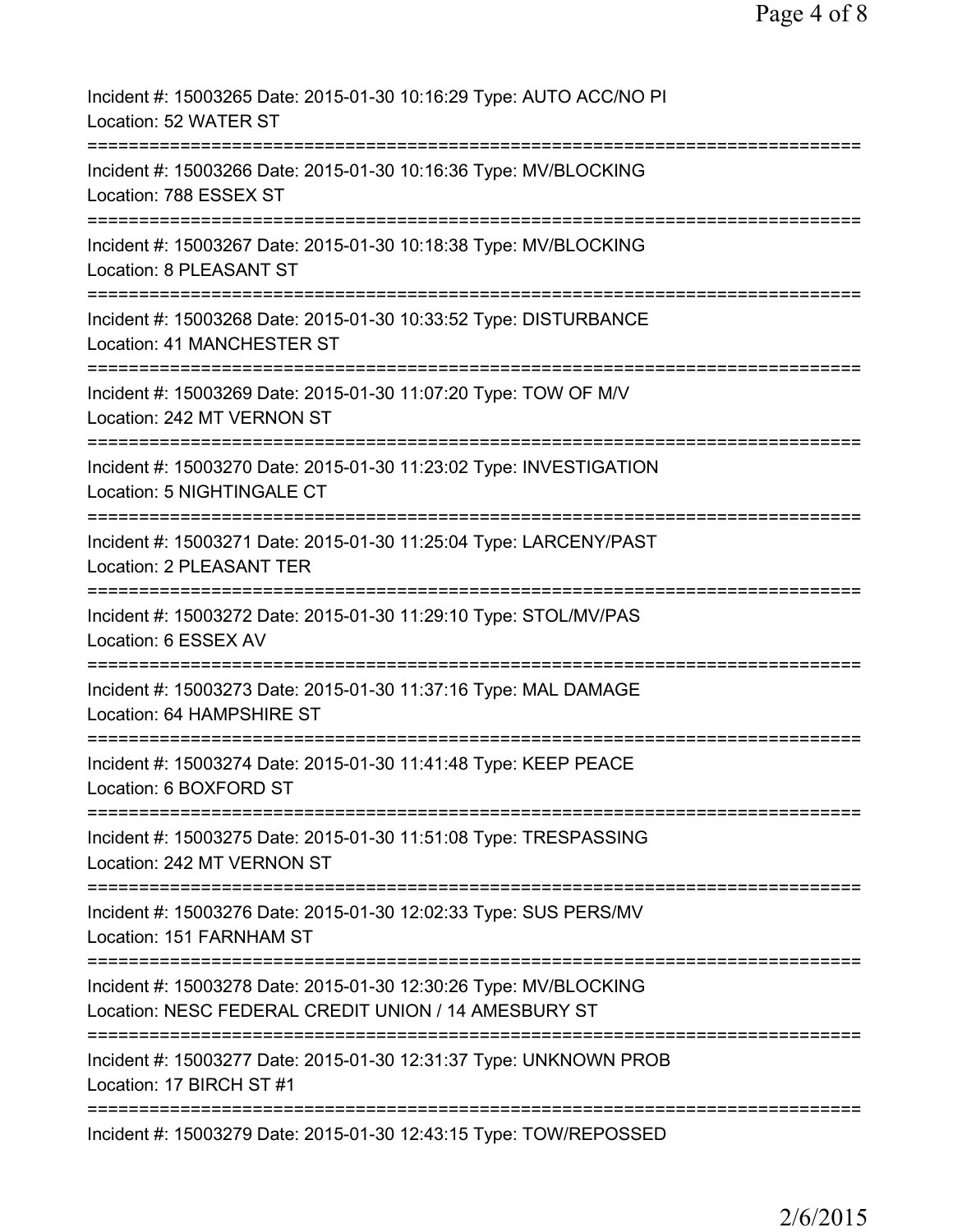| Location: 340 METHUEN ST<br>=====================================                                                                    |
|--------------------------------------------------------------------------------------------------------------------------------------|
| Incident #: 15003280 Date: 2015-01-30 12:47:39 Type: NEIGHBOR PROB<br>Location: 143 E HAVERHILL ST #2F                               |
| Incident #: 15003281 Date: 2015-01-30 12:49:31 Type: TOW OF M/V<br>Location: FERRY ST & KATHERINE ST                                 |
| Incident #: 15003282 Date: 2015-01-30 12:52:45 Type: MEDIC SUPPORT<br>Location: LAWRENCE PUBLIC LIBRARY / 51 LAWRENCE ST             |
| Incident #: 15003283 Date: 2015-01-30 13:12:19 Type: INVESTIGATION<br>Location: 90 LOWELL ST                                         |
| Incident #: 15003284 Date: 2015-01-30 13:14:23 Type: MV/BLOCKING<br>Location: 33 BENNINGTON ST                                       |
| Incident #: 15003285 Date: 2015-01-30 13:21:10 Type: B&E/MV/PAST<br>Location: 14 BEACON ST                                           |
| Incident #: 15003286 Date: 2015-01-30 13:25:56 Type: SUICIDE ATTEMPT<br>Location: 211 MERRIMACK ST                                   |
| Incident #: 15003287 Date: 2015-01-30 13:27:39 Type: DISTURBANCE<br>Location: 24 CONDUIT ST FL 1STFL                                 |
| Incident #: 15003288 Date: 2015-01-30 13:29:50 Type: TRESPASSING<br>Location: 461 HAVERHILL ST FL 3RDFL                              |
| ====================================<br>Incident #: 15003289 Date: 2015-01-30 13:47:56 Type: SUS PERS/MV<br>Location: 73 WINTHROP AV |
| Incident #: 15003290 Date: 2015-01-30 14:00:39 Type: MAL DAMAGE<br>Location: E HAVERHILL ST & HAVERHILL ST                           |
| Incident #: 15003291 Date: 2015-01-30 14:31:26 Type: MV/BLOCKING<br>Location: 13 OHIO AV                                             |
| Incident #: 15003292 Date: 2015-01-30 14:59:50 Type: AUTO ACC/NO PI<br>Location: 46 AMESBURY ST                                      |
| Incident #: 15003293 Date: 2015-01-30 15:32:52 Type: SUS PERS/MV<br>Location: CENTRAL CATHOLIC HIGH SCHOOL / 300 HAMPSHIRE ST        |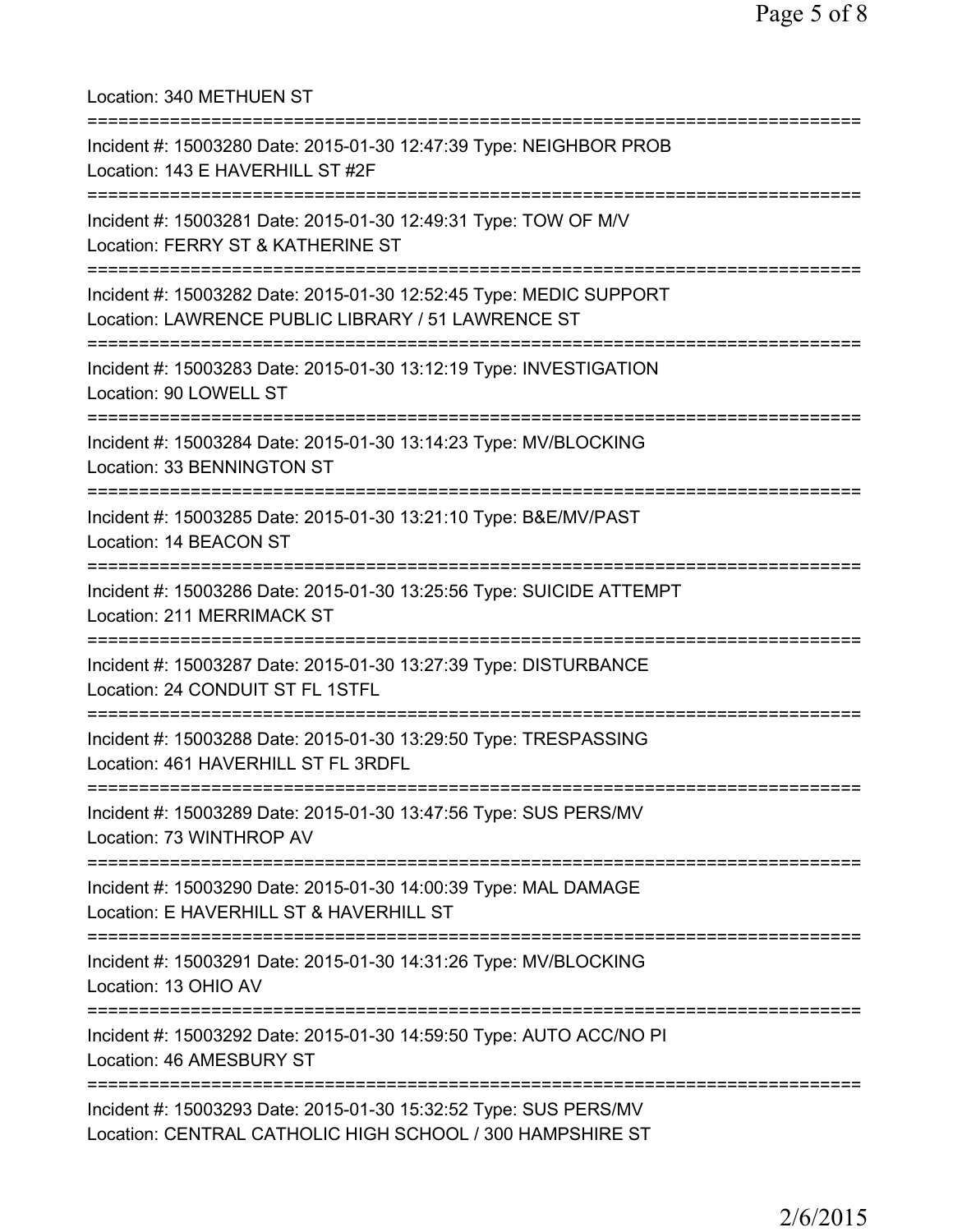| Incident #: 15003294 Date: 2015-01-30 15:37:32 Type: AUTO ACC/NO PI<br>Location: 133 SARATOGA ST                                 |
|----------------------------------------------------------------------------------------------------------------------------------|
| Incident #: 15003295 Date: 2015-01-30 16:50:52 Type: MV/BLOCKING<br><b>Location: GROTON ST</b>                                   |
| Incident #: 15003296 Date: 2015-01-30 16:51:47 Type: GENERAL SERV<br>Location: MERRIMACK ST & TEMPLE ST<br>===================== |
| Incident #: 15003297 Date: 2015-01-30 16:55:16 Type: AUTO ACC/NO PI<br>Location: 617 ESSEX ST                                    |
| Incident #: 15003298 Date: 2015-01-30 17:11:44 Type: AUTO ACC/NO PI<br>Location: 276 HAVERHILL ST                                |
| Incident #: 15003299 Date: 2015-01-30 17:13:20 Type: MV/BLOCKING<br>Location: 100 BENNINGTON ST                                  |
| Incident #: 15003300 Date: 2015-01-30 17:22:44 Type: DISTURBANCE<br>Location: V&P AUTO BODY / 416 BROADWAY                       |
| Incident #: 15003301 Date: 2015-01-30 17:24:09 Type: SUICIDE ATTEMPT<br>Location: 19 WINTER ST                                   |
| Incident #: 15003302 Date: 2015-01-30 17:29:58 Type: UNWANTEDGUEST<br>Location: 379 HAVERHILL ST #3                              |
| Incident #: 15003303 Date: 2015-01-30 17:54:12 Type: UNWANTEDGUEST<br>Location: 379 HAVERHILL ST #3                              |
| Incident #: 15003304 Date: 2015-01-30 18:01:31 Type: TOW OF M/V<br>Location: 23 BODWELL ST                                       |
| Incident #: 15003305 Date: 2015-01-30 18:01:40 Type: A&B PAST<br>Location: CARLEENS COFFEE SHOPPE / 209 S BROADWAY               |
| Incident #: 15003306 Date: 2015-01-30 18:52:21 Type: A&B PAST<br>Location: 233 JACKSON ST FL 2                                   |
| Incident #: 15003307 Date: 2015-01-30 18:54:53 Type: ALARM/BURG<br>Location: 109 BLANCHARD ST                                    |
|                                                                                                                                  |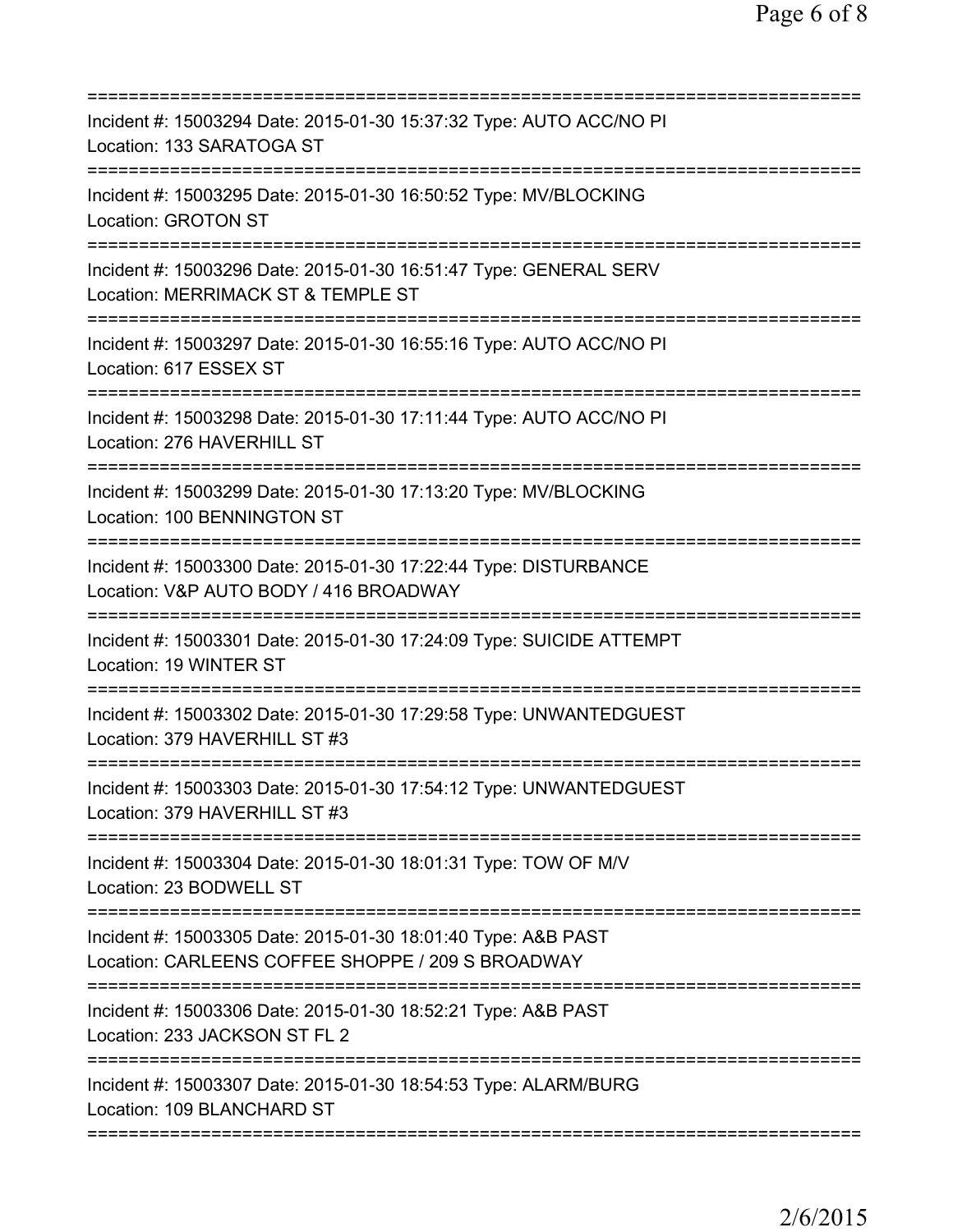| Incident #: 15003308 Date: 2015-01-30 19:14:52 Type: HIT & RUN M/V<br>Location: 280 FARNHAM ST                           |
|--------------------------------------------------------------------------------------------------------------------------|
| Incident #: 15003309 Date: 2015-01-30 19:15:52 Type: TENANT PROB<br>Location: 11 BAILEY ST FL 2                          |
| Incident #: 15003310 Date: 2015-01-30 19:20:22 Type: UNWANTEDGUEST<br>Location: POLLO CENTRO / 105 BROADWAY              |
| Incident #: 15003311 Date: 2015-01-30 19:34:38 Type: DOMESTIC/PROG<br>Location: 108 GREENWOOD ST FL 2                    |
| Incident #: 15003312 Date: 2015-01-30 19:58:42 Type: ALARM/BURG<br>Location: J&J NAILS II / 160 WINTHROP AV              |
| Incident #: 15003313 Date: 2015-01-30 20:10:40 Type: ROBBERY ARMED<br>Location: 60 AMES ST                               |
| Incident #: 15003314 Date: 2015-01-30 20:29:16 Type: E911 HANGUP<br>Location: JEFFERSON ON THE PARK LP / 112 THOREAU WAY |
| Incident #: 15003315 Date: 2015-01-30 20:41:11 Type: UNWANTEDGUEST<br>Location: 21 SARGENT ST FL 3                       |
| Incident #: 15003316 Date: 2015-01-30 20:46:59 Type: E911 HANGUP<br>Location: 30 FOSTER ST                               |
| Incident #: 15003317 Date: 2015-01-30 21:10:29 Type: DOMESTIC/PROG<br>Location: 620 HAVERHILL                            |
| Incident #: 15003318 Date: 2015-01-30 21:17:15 Type: GENERAL SERV<br>Location: SALEM & S UNION ST                        |
| Incident #: 15003319 Date: 2015-01-30 21:25:35 Type: FIRE<br>Location: 35 WATER ST                                       |
| Incident #: 15003320 Date: 2015-01-30 21:29:27 Type: ALARMS<br>Location: 291 COLONIAL RD                                 |
| Incident #: 15003321 Date: 2015-01-30 21:35:16 Type: AUTO ACC/NO PI<br>Location: HAVERHILL ST & RESERVOIR ST             |
| Incident #: 15003322 Date: 2015-01-30 21:52:31 Type: ALARM/HOLD                                                          |